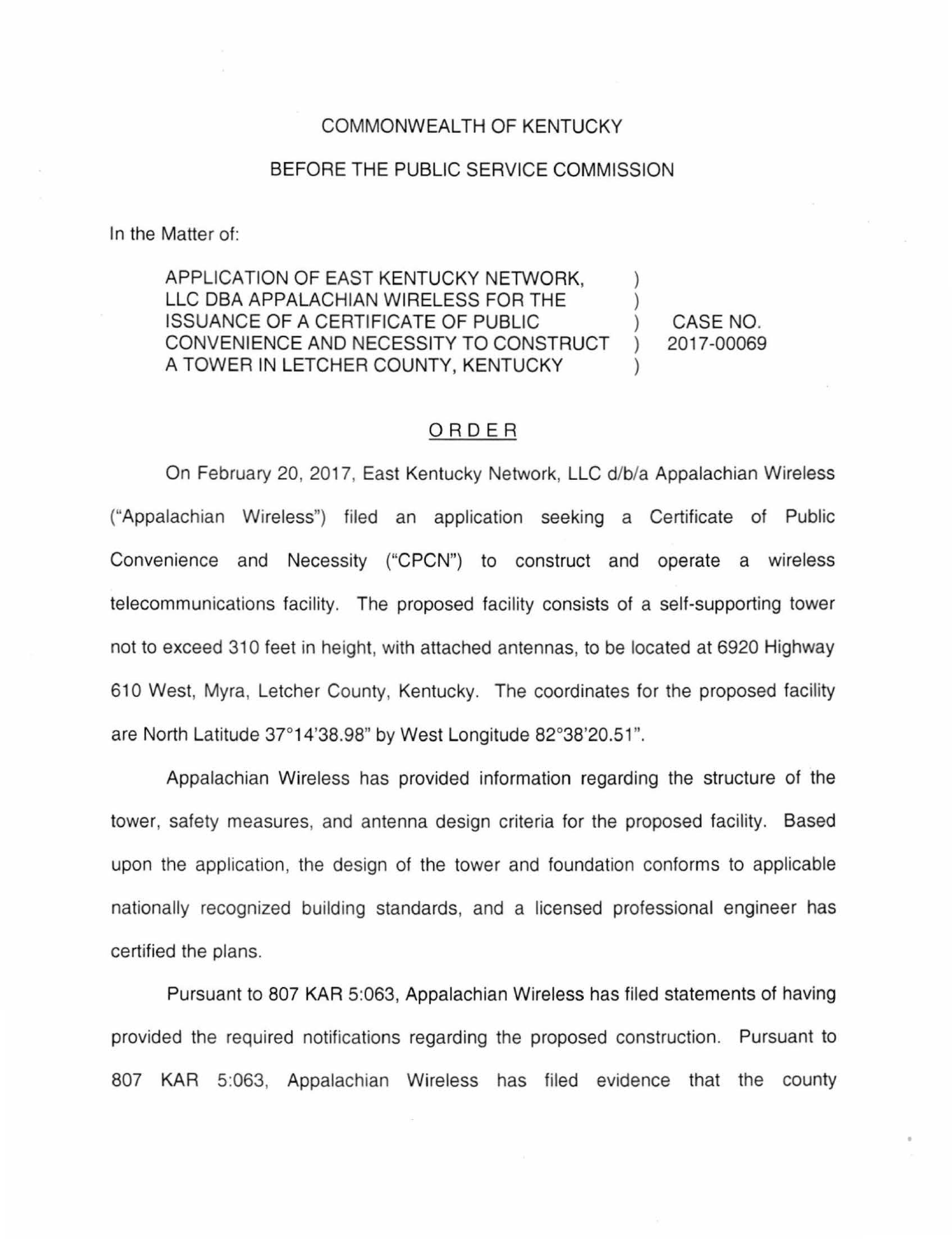judge/executive and all property owners within 500 feet and contiguous to the cell site have been notified of the proposed construction. The notices solicited any comments and informed the recipients of their right to request intervention. To date, no public comments have been filed with the Commission.

Appalachian Wireless has filed applications with the Federal Aviation Administration and the Kentucky Airport Zoning Commission seeking approval for the construction and operation of the proposed facility. Both applications have been approved.

The Commission, having considered the evidence of record and being otherwise sufficiently advised, finds that Appalachian Wireless has demonstrated that a facility is necessary to provide adequate utility service and, therefore, a CPCN to construct the proposed facility should be granted.

Pursuant to KRS 278.280, the Commission is required to determine proper practices to be observed when it finds, upon complaint or on its own motion, that the facilities of any utility subject to its jurisdiction are unreasonable, unsafe, improper, or insufficient. To assist the Commission in its efforts to comply with this mandate, Appalachian Wireless should notify the Commission if the antenna tower is not used to provide service in the manner set out in the application and this Order. Upon receipt of such notice, the Commission may, on its own motion, institute proceedings to consider the proper practices, including removal of the unused antenna tower, which should be observed by Appalachian Wireless.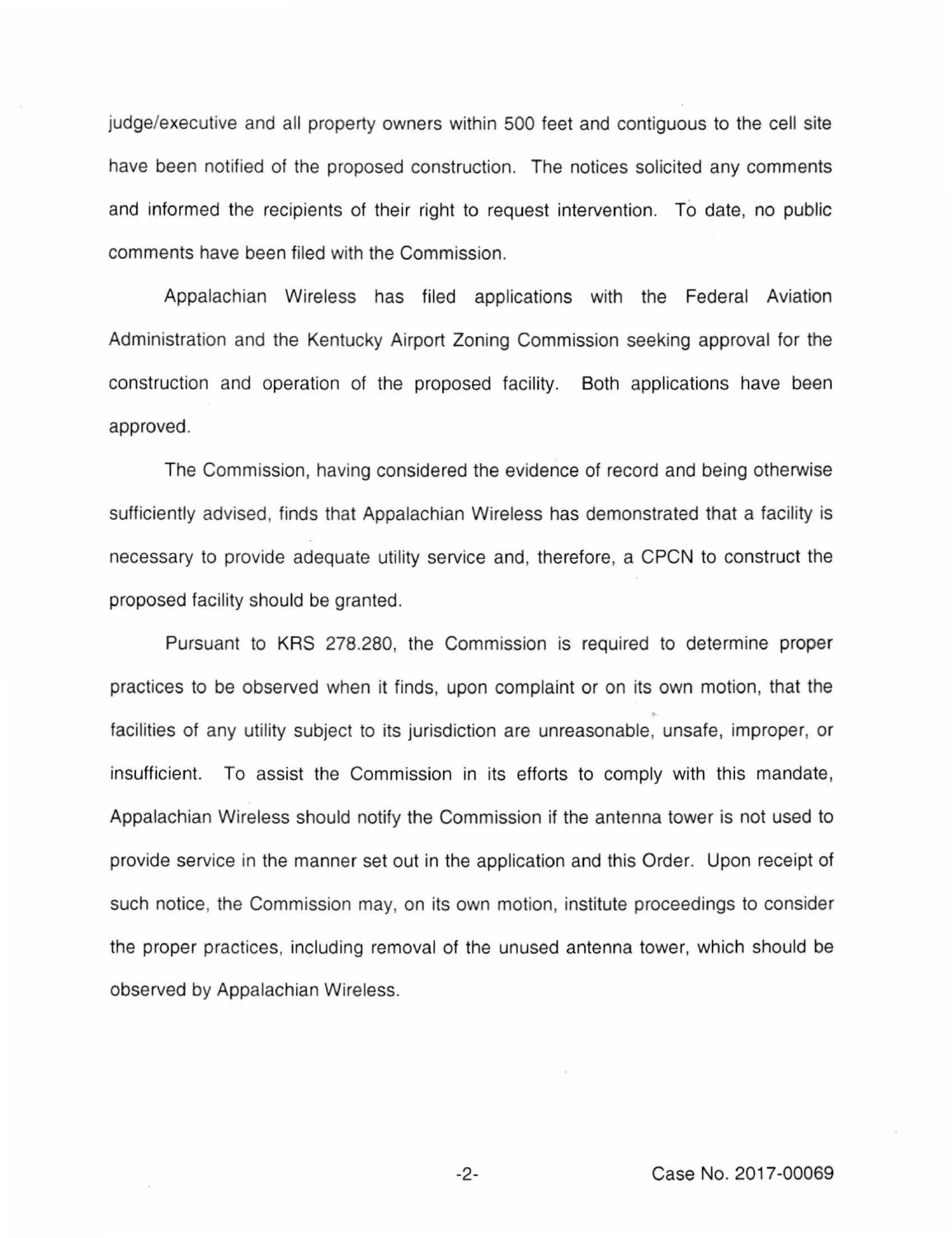## IT IS THEREFORE ORDERED that:

1. Appalachian Wireless is granted a CPCN to construct a wireless telecommunications facility. The proposed facility consists of a self-supporting tower not to exceed 310 feet in height, with attached antennas, to be located at 6920 Highway 610 West, Myra, Letcher County, Kentucky. The coordinates for the proposed facility are North Latitude 37°14'38.98" by West Longitude 82°38'20.51".

2. Appalachian Wireless shall immediately notify the Commission in writing, if, after the antenna tower is built and utility service is commenced , the tower is not used for a period of three months in the manner authorized by this Order.

3. Documents filed, if any, in the future pursuant to ordering paragraph 2 herein shall reference this case number and shall be retained in the utility's general correspondence file.

By the Commission

ENTERED **MAR 2 2 2017**  KENTUCKY PUBLIC *AICE COMMISSION* 

ATTEST:

Jaline R. Matheus

Case No. 2017-00069